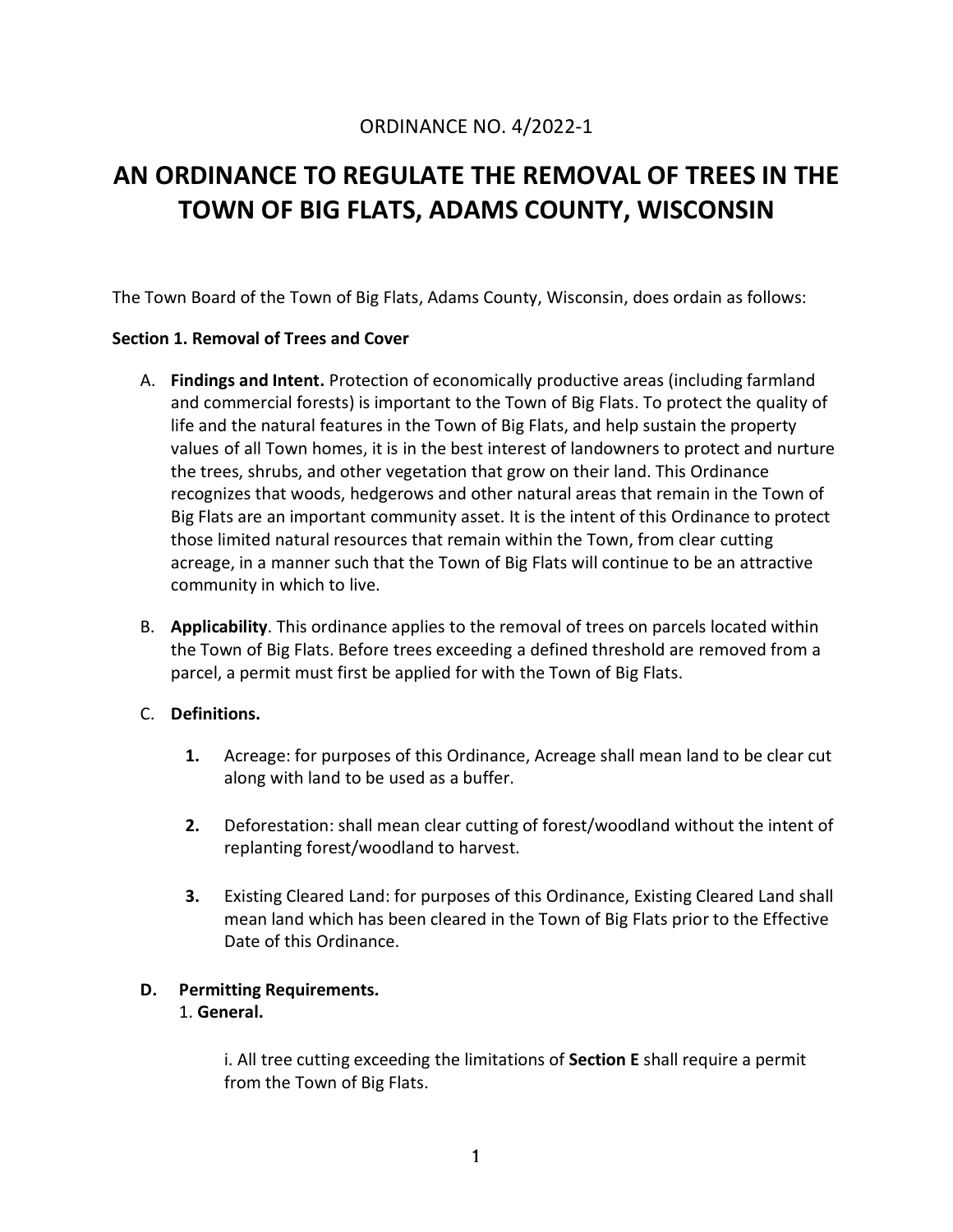- 1. **Preservation of Trees and Vegetation.** Except as set forth in this section, trees shall be preserved as far as practicable, and if removed, shall be replaced with vegetation that is equally effective in meeting the objectives of this Ordinance.
- 2. **Prohibition of Clear Cutting.** Clear cutting of trees shall be prohibited other than for the following purposes:
- 1. **Limitations on Removal of Trees and Cover.**<br>
1. **Preservation of Trees and Vegetation**<br>
shall be preserved as far as practicabl<br>
vegetation that is equally effective in<br>
2. **Prohibition of Clear Cutting**. Clear curver i. Clear cutting of ten  $(10)$  or fewer acres per quarter-quarter  $(1/4 1/4)$ section by a property owner (including acreage previously cleared and excluding Existing Cleared Land as defined in this Ordinance) for any land use.
	- ii. Where governmental bodies perform cutting.
	- iii. Public or Private Utilities performing cutting (Public or Private Utilities are required to inform the Town of Big Flats prior to initiating any trimming or tree removal within the Town of Big Flats).
	- iv. The removal of dead, dying or diseased trees or shrubbery, when performed in a professionally accepted manner as a matter of forestry management.

#### **F. Alternative Tree Removal and Cover Limitations**.

- 1. **General**. A special cutting plan allowing cutting greater than that set forth in Section E may be permitted by the Town of Big Flats by issuance of a Special Permit.
- 2. **Application Requirements**. In applying for such a permit, the parcel owner shall provide the Town of Big Flats Clerk the following items:
	- i. 10 copies of a completed Clear Cutting Application.
	- ii. 10 copies of a completed Neighbor Notification Form (required if greater than ten (10) acres are proposed to be cut).
	- iii. 10 copies of a Plat Map, at least 8 1/2" by 11" in size, with the corresponding area proposed for clearing marked.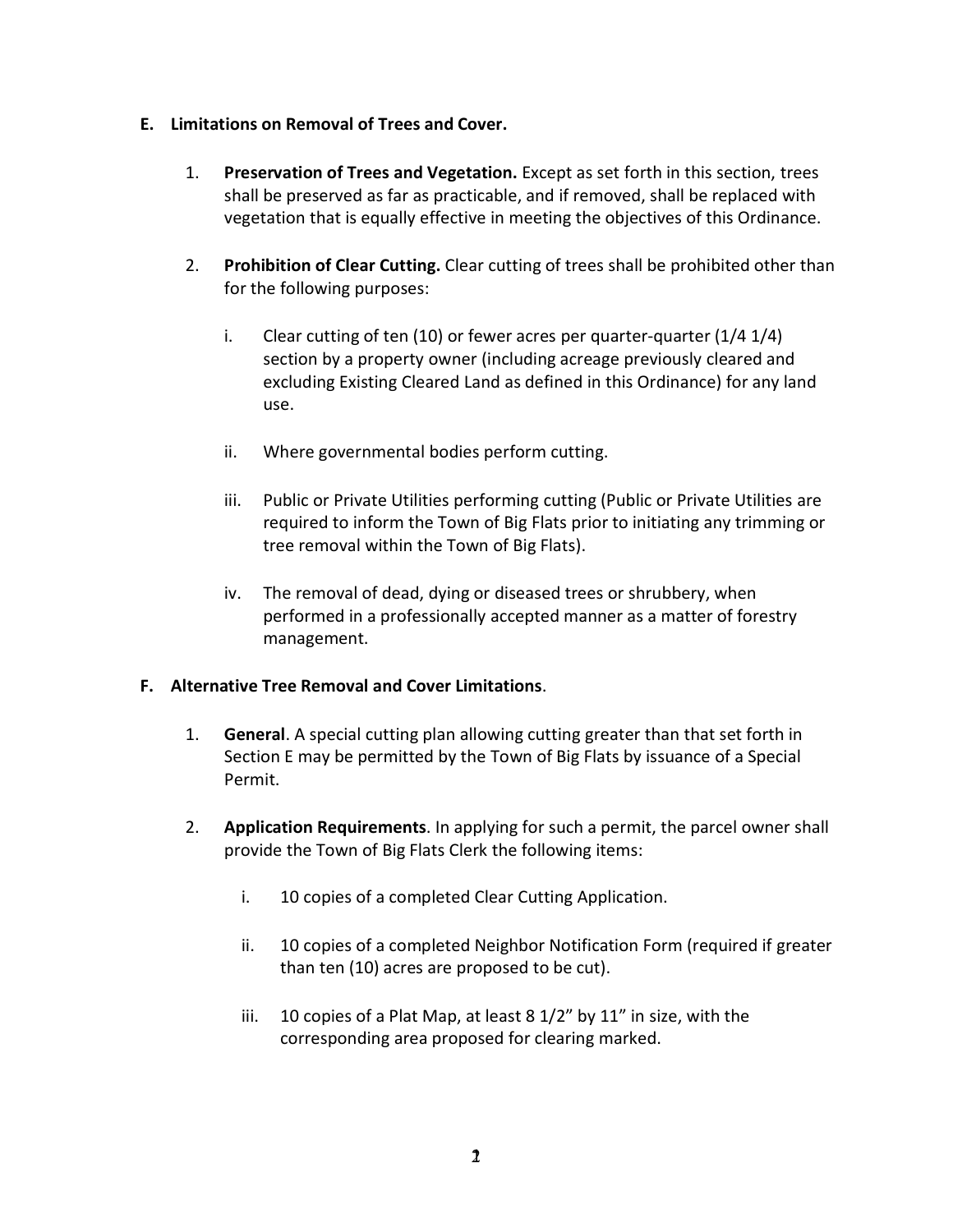- including buffer plan and any irrigation to be placed.
- 3. **Alternative Limitations.** The Town may grant a permit with alternative limitations only if it finds that such special cutting plans:
	- i. Will not cause undue erosion or destruction of scenic beauty.
	- ii. Will provide substantial screening of dwellings, accessory structures, and parking areas (when applicable).
	- iii. Do not allow any individual landowner to clear greater than eighty (80) acres of land for personal/agriculture or Commercial use per quarter (1/4) section, in the Town of Big Flats.
	- iv. Do not allow an individual landowner clearing a total of eighty (80) acres of land within any four (4) adjoining quarter-quarter (1/4 1/4) sections in the Town of Big Flats.
	- 4. **Review.** In reviewing and approval of special cutting plans, the Town may require replacement plantings, and the submission of a bond that guarantees the establishment and maintenance of the planned tree or shrubbery planting by the parcel owner.

### **Section 2. Existing Cleared Land.**

Limitations on removal of trees found in this Ordinance shall not apply to land which has been cleared in the Town of Big Flats prior to the Effective Date of this Ordinance.

- A. Existing Cleared Land shall not be counted toward total acreage limitations under Section E.
- B. Existing Cleared Land shall not be considered in special cutting plan limitations under Section F(3).

### **Section 3. Severability.**

iv. 10 copies of a Scaled Drawing, at least 8 1/2" by 11" in size, of area,<br>including buffer plan and any irrigation to be placed.<br>
ternative Limitations. The Town may grant a permit with alternative<br>
intentive only if it This Ordinance does not replace or restrict any part of the Adams County Zoning Ordinance that may apply. In the event that this Ordinance requires additional restrictions, the owner must comply with this Ordinance as well as the Adams County Zoning Ordinance. In the event that any provision hereof is found to be unenforceable, such provision only shall be unenforceable, with the balance of this Ordinance remaining in full force and effect**.**